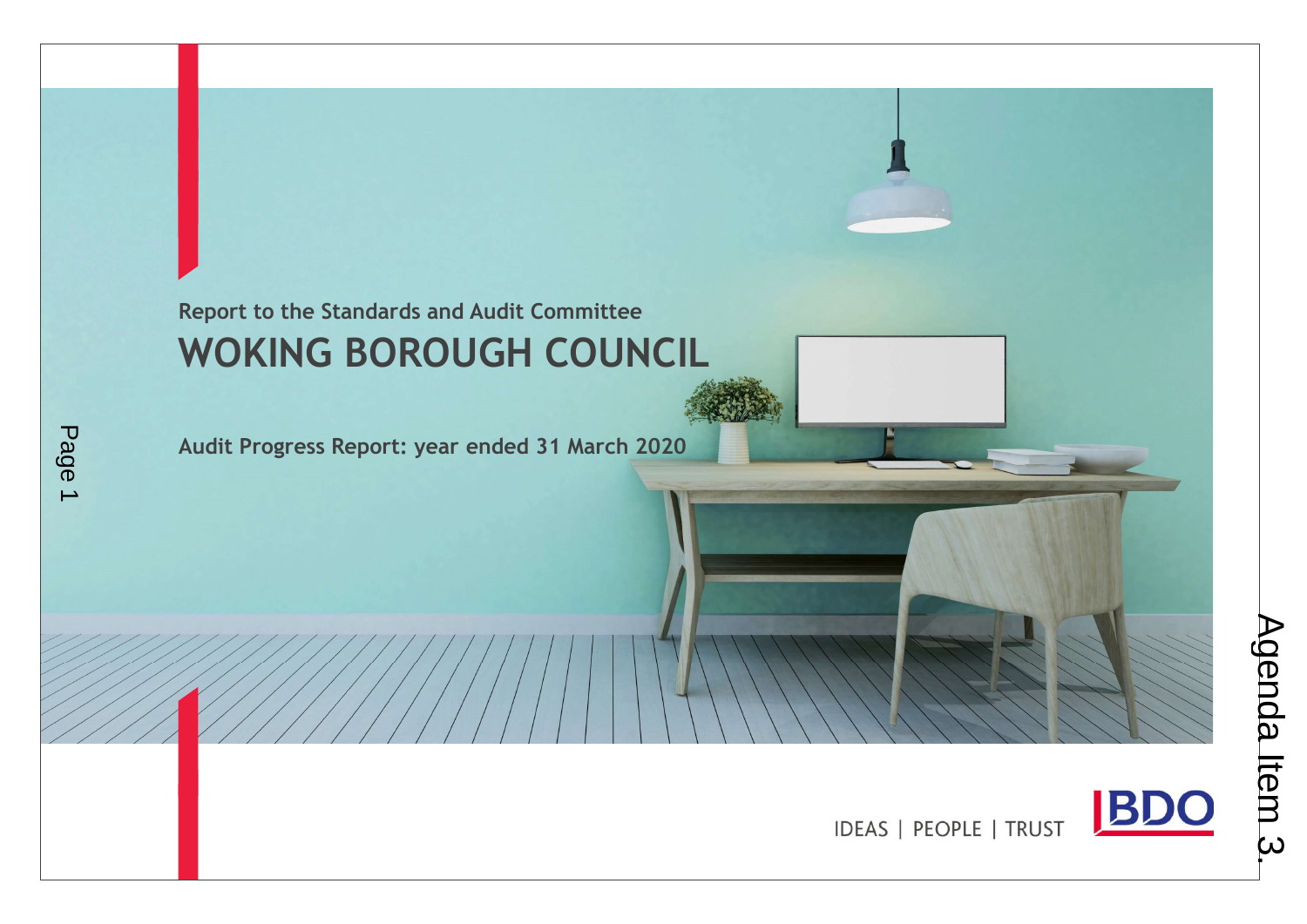# over the state of the **OVERVIEW** in the state of the state of the state of the state of the state of the state of the state of the state of the state of the state of the state of the state of the state of the state of the

### **Contents**

On the following pages we have provided an update to the Audit Progress Report we presented to the meeting of the Standards and Audit Committee Overview **Example 2022.** This report is an integral part of our communication Progress Update **Strategy with you, a strategy which is designed to ensure effective two Progress Update OVERVIEW**<br>
On the following pages we have provided an update to the Audit Progress<br>
Report we presented to the meeting of the Standards and Audit Committee<br>
on 3 March 2022. This report is an integral part of our communic **OVERVIEW**<br>
On the following pages we have provided an update to the Audit Progress<br>
Report we presented to the meeting of the Standards and Audit Committee<br>
on 3 March 2022. This report is an integral part of our communic

Since the last meeting of this Committee, we continue to make progress on the audit of the Council's single entity financial statements. On pages 4 and 5, we have highlighted those areas that were previously noted as outstanding, and on which our testing is now complete. We have scheduled a meeting with the Director of Finance to discuss the detailed findings from our audit work for 4 May 2022.

There does, however, remain some work outstanding on the significant risk areas, as noted in our previous report to the Committee. The most significant of these includes:

- There does, however, remain some work outstanding on the significant risk<br>
areas, as noted in our previous report to the Council:<br>
Significant of these includes:<br>
The process of obtaining this advice, however this has not • Our consideration of the Council's legal advice in relation to its policy on its Minimum Revenue Provision. We understand that the Council are in the process of obtaining this advice, however this has not yet been provided to us. This impacts on a number of areas of our audit, including our consideration of going concern, and consideration of the Council's financial resilience (which we undertake as part of our use of resources responsibilities). and to the Countrillation of going to the control of the Countrillation<br>of the computation in the state of the control of the and the properties we have the last meeting of this Committee, we continue to make progress on<br>a
- We also need to complete our review of the work undertaken on the Council's wholly owned subsidiary companies, which were subject to recoverability of the loans made by the Council to its subsidiary's.



#### Steve Bladen

#### Engagement Director

t: 020 3860 6563 e: steve.bladen@bdo.co.uk



#### Matthew Vosper

Audit Manager

t: 020 7651 1593 e: matthew.vosper@bdo.co.uk

The contents of this report relate only to those matters which came to our attention during the conduct of our normal audit procedures which are designed primarily for the purpose of expressing our opinion on the financial statements and use of resources. This report has been prepared solely for the use of the Standards and Audit Committee and Those Charged with Governance and should not be shown to any other person without our express permission in writing. In preparing this report we do not accept or assume responsibility for any other purpose or to any other person. For more information on our respective responsibilities please see the appendices.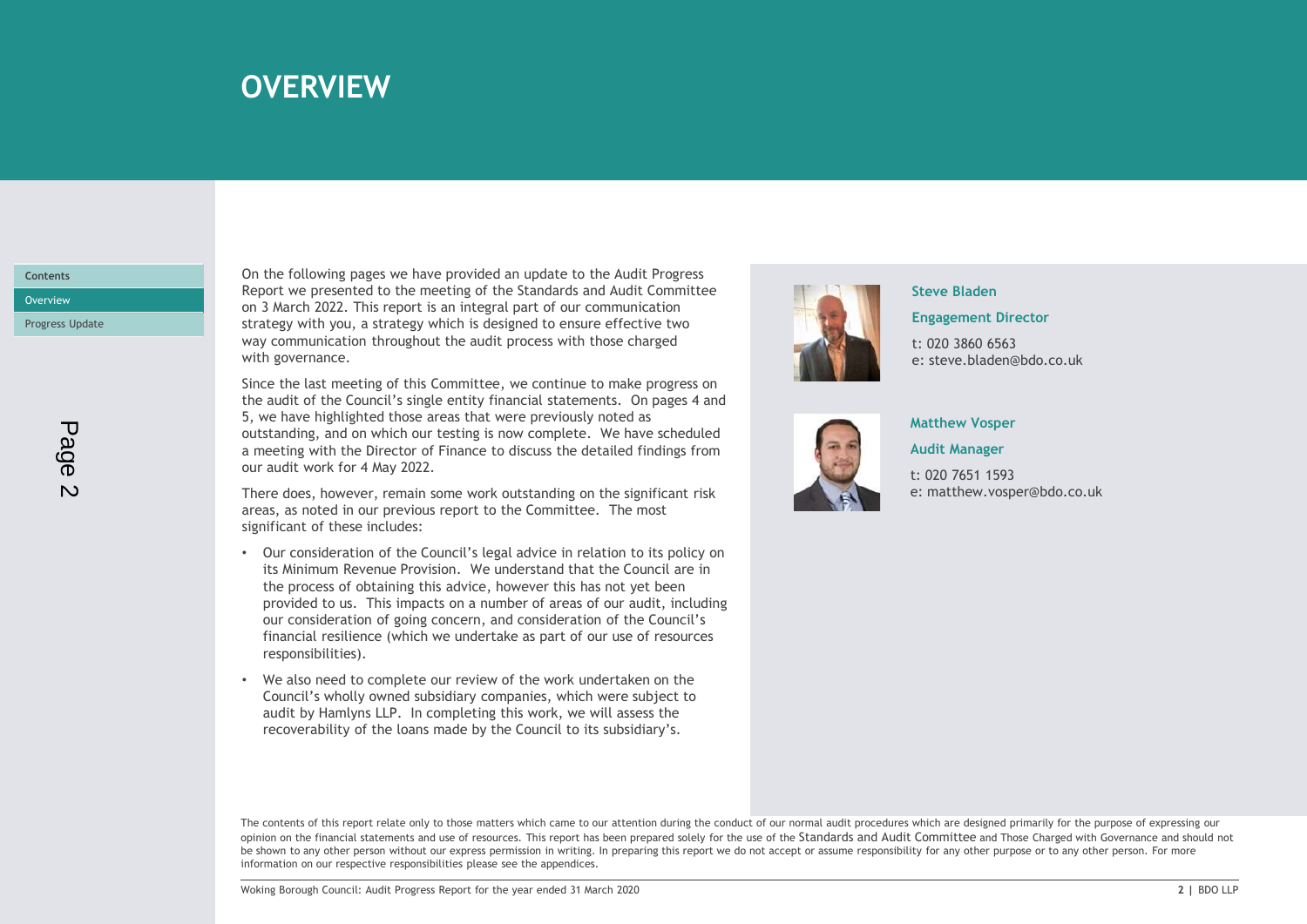# over the summary of the control of the summary summary  $\sim$  10  $\mu$  m  $\sim$  10  $\mu$  m  $\sim$  10  $\mu$  m  $\sim$  10  $\mu$

### **Contents**

At the conclusion of our audit we will issue an Audit Completion Report to the Audit and Standards Committee. This will set out the results of our audit of the financial statements Overview **Example 2008** Commences comprising: audit work on key risk areas, including significant and the comprision of the comprision of the comprision of the comprision of the comprision of the comprision of the comprisi Progress Update **Extending Contains and support management** and accounting policies, any **Progress Update Contains any** significant deficiencies in internal controls, and the presentation and disclosure in the financial statements.

> In the meantime if you would like to discuss any aspects in advance of, or subsequent to, the meeting we would be happy to do so.

We would also like to take this opportunity to thank the management and staff of the Council for the co-operation and assistance provided to date.

Steve Bladen 27 April 2022

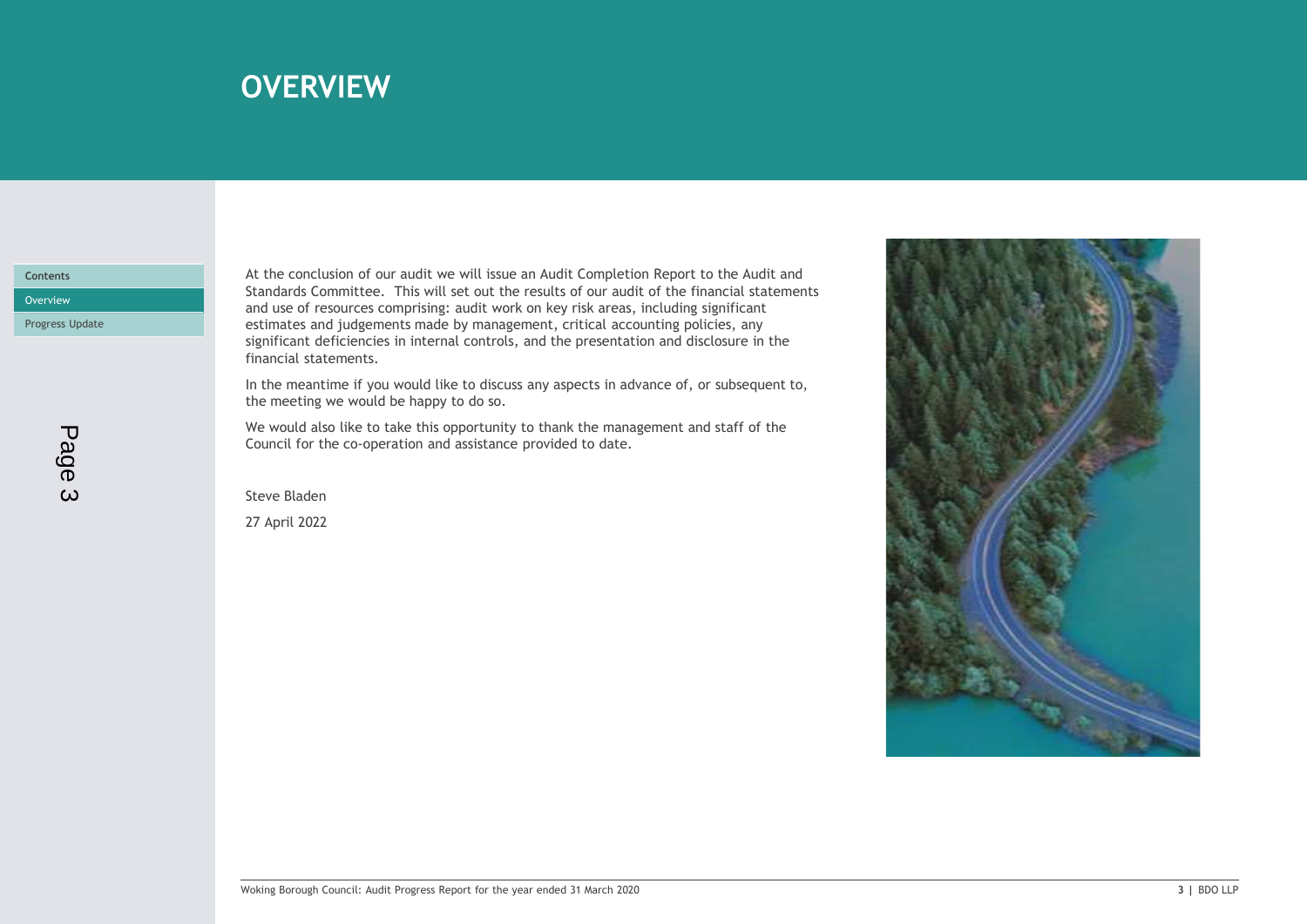# PROGRESS UPDATE

Progress Update

Contents

Page 4

#### Work substantially completed

• PROGRESS UPDATE<br>
• Investmentially completed<br>
• Investments<br>
• Investments<br>
• Investments<br>
• Investments<br>
• Investments<br>
• Investments<br>
• Investments<br>
• Investments<br>
• Investments<br>
• Investments<br>
• Investments<br>
• Interes • PROGRESS UPDATE<br>
• Accrued interest on receivables and the following areas is now substantially complete. Items highlighted in blue<br>
• Investments<br>
• Acset existence<br>
• Accrued interest income receivables and<br>
• Sample t • **PROGRESS UPDATE**<br>• Sample testing ompleted<br>• Sample testing areas is now substantially complete. Items highlighted in blue<br>• Growth on the following areas is now substantially complete. Items highlighted in blue<br>• Inves • Constantially completed<br>
• Grant Substantially completed<br>
• Grant receiving areas is now substantially complete. Items highlighted in blue<br>
• Exercuted increase our last update to this Committee.<br>
• Asset existence<br>
• C FORMED SUPPAIL<br>
Fork substantially completed<br>
een completed since our last update to this Complete. Items highlighted in blue<br>
een completed since our last update to this Committee.<br>
• Investments<br>
• Concert income receive <table>\n<tbody>\n<tr>\n<th>Ork substantially completed</th>\n<th>Ork</th>\n<th>substantially completed</th>\n</tr>\n<tr>\n<td>Ork on the following areas is now substantially complete. Items highlighted in blue<br/>een completed since our last update to this Committee.</td>\n</tr>\n<tr>\n<td>• Invertments</td>\n<td>• Asset existence</td>\n</tr>\n<tr>\n<td>• Acreud interest on receivables and</td>\n<td>• Depreciation</td>\n</tr>\n<tr>\n<td>• its expected increase</td>\n<td>• Asset distance</td>\n</tr>\n<tr>\n<td>• Some testing of credit notes</td>\n<td>• Asset distance</td>\n</tr>\n<tr>\n<td>• a more interesting class</td>\n<td>• Asset discussed</td>\n Fork substantially completed<br>
Fork on the following areas is now substantially complete. Items highlighted in blue<br>
een completed since our last update to this Committee.<br>
• Investments<br>
• Cut of testing of credit notes <table>\n<tbody>\n<tr>\n<th>York substantially completed</th>\n<th>Work substantially completed</th>\n</tr>\n<tr>\n<td>fork on the following areas is now substantially complete. Items highlighted in blue</td>\n</tr>\n<tr>\n<td>even completed since our last update to this Committee.</td>\n<td>Asset existence</td>\n</tr>\n<tr>\n<td>• According interest on received</td>\n<td>Asset instance</td>\n</tr>\n<tr>\n<td>• Ascreted interest on received</td>\n<td>Asest asr</td>\n</tr>\n<tr>\n<td>• Converving</td>\n<td>• Asset distance</td>\n</tr>\n<tr>\n<td>• Converving</td>\n<td>• Asset distance</td>\n</tr>\n<tr>\n<td>• Forowings</td>\n<td>• A Fork substantially completed<br>
Fork on the following areas is now substantially complete. Items highlighted in blue<br>
een completed since our last update to this Committee.<br>
• Asset existence<br>
• Accrued interest income Fork substantially completed<br>
Fork on the following areas is now substantially complete. Items highlighted in blue<br>
even completed since our last update to this Committee.<br>
• Investments<br>
• Accrued interest in creeivabl For the following areas is now substantially complete. Items highlighted in blue<br>
even completed since our last update to this Committee.<br>
• Journalist Committee and the control of the committee of the control of the commi Work on the following areas is now substantially complete. Items highlighted in blue have Overview been completed since our last update to this Committee.

- 
- interest income received
- 
- 
- 
- 
- 
- expenditure
- 
- 
- expenditure items not tested elsewhere
- 
- 
- 
- 
- 
- 
- 
- 
- 
- 
- 
- 
- 
- 
- 
- exampleted since our last update to this Committee.<br>
 Asset existence<br>
 Accrued interest income receivables and<br>
 Depreciation<br>
 Sample testing of credit notes<br>
 Sample testing for credit notes<br>
 Caset disclosure not income and expenditure testing, system reconciliations, disclosures in the accounts)
	-
	-
- Capital commitments **•** Repairs and maintenance
	-
	-